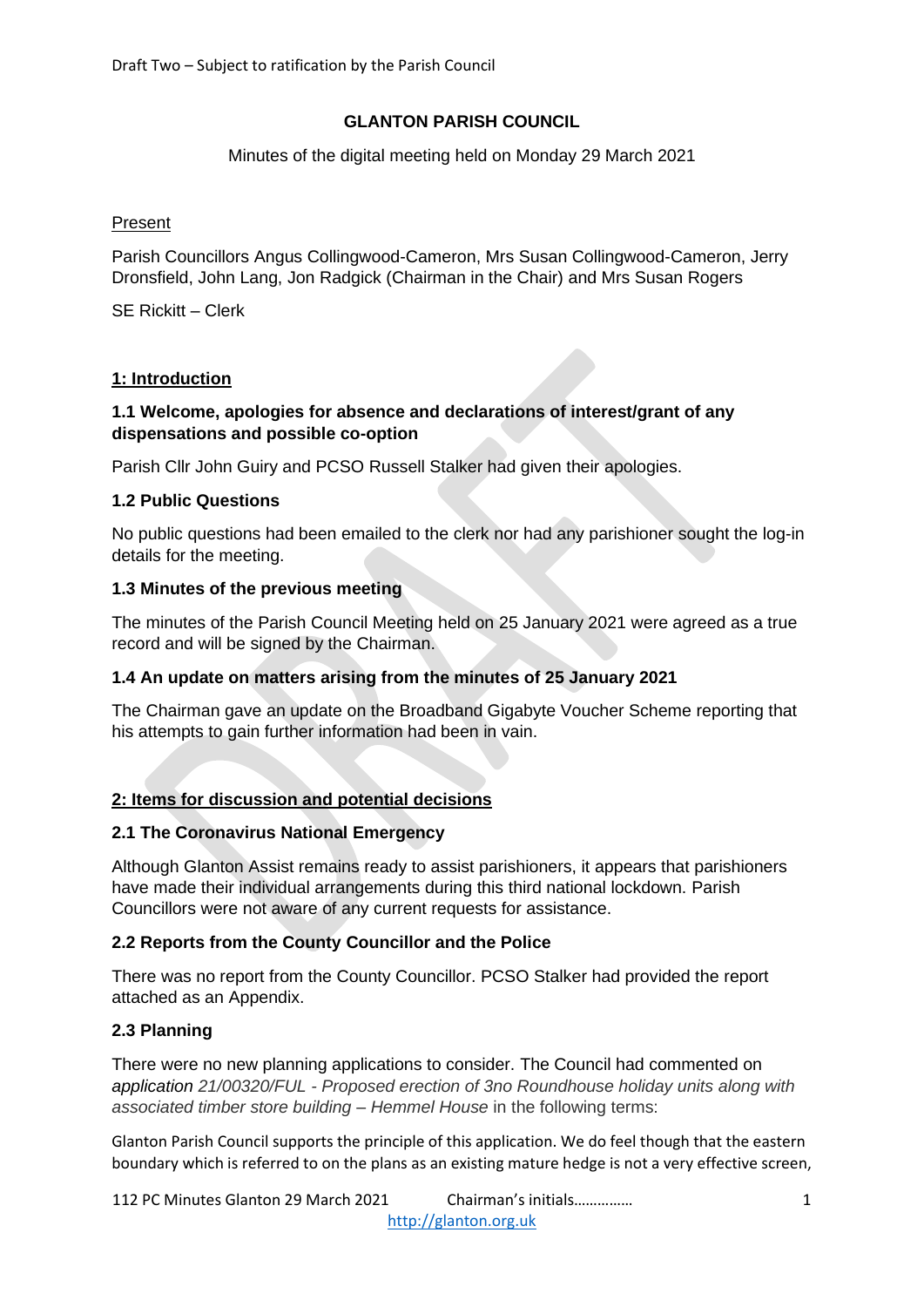it has many gaps and needs bulking up with suitable planting and should be allowed to grow taller so that the development would be less obvious when viewed from the Powburn Road.

# **2.4 Highways**

2.4.1 Councillors were pleased with the resurfacing of the village end of Playwell Road and the initiative shown by the road workers in using up the materials to extend the resurfacing further than planned. One parishioner had expressed concerns about the disappearance of effective kerbing as a result of the resurfacing within Glanton. The Chairman had reported her concerns to the County Councillor and to the Highways Manager.

2.4.2 Cllr Mrs Rogers was concerned that highways advisory signs remained in the village following the works and she will take this up with the County Council. **Action SueR**

# **2.5 List of Absent Owners**

The Chairman will compile a provisional list from information available to him and the clerk will contact the Business Rates Team for a list of the properties which pay business rates and are therefore likely to be holiday lets. **Actions JR, SueR and SER**

#### **2.6 Environmental Issues**

2.6.1 The Chairman drew attention to the bank at the West Turnpike junction to see if further work was needed. Cllr Dronsfield advised that some pruning and general tidying up could be carried out. It was agreed to plant some daffodil bulbs in August. Cllr Dronsfield agreed to handle the buying for the Council to make sure the most appropriate types were obtained. **Action JR**

2.6.2 Cllr Mrs Collingwood-Cameron kindly offered some snow drops from her property which could be transplanted into the verges on the Powburn Road. The Council very gratefully accepted this kind offer with their thanks. The Chairman will arrange for a small group to carry out the transplanting in the near future. **Action JR**

2.6.1 The Council agreed to seek a quote for the re-staining of the seats and noticeboards and for the work to be carried out subject to costs details being circulated to Councillors. **Action JR & SER**

#### **2.7 A Newsletter Editor**

No further progress has been made in getting a volunteer to step forward.

#### **3: Items for Information**

#### **3.1 Forthcoming Village activities**

3.2 The Council was not aware of any forthcoming activities, given the current national lockdown.

#### **3.2 Details of any meetings attended by Councillors or the clerk**

Nothing of significance was reported. The clerk mentioned the on-going national discussions about the continuation of digital meetings.

# **3.3 Correspondence received**

The Clerk had circulated any items of interest.

112 PC Minutes Glanton 29 March 2021 Chairman's initials…………… 2 [http://glanton.org.uk](http://glanton.org.uk/)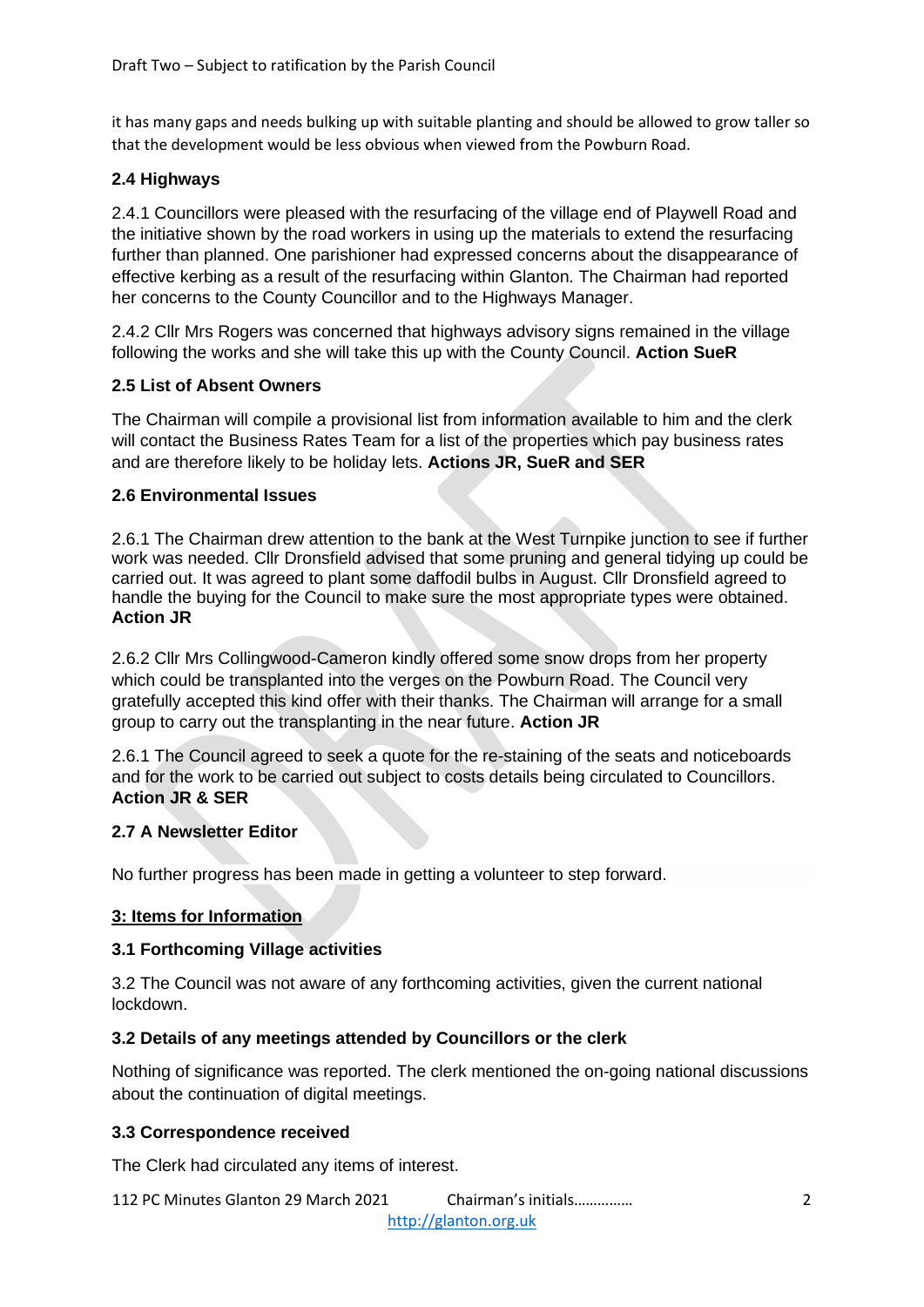# **3.4 Parish Council Elections**

The clerk updated the Council as the election is to proceed on 6 May 2021. Nominations close at 4.00 pm Thursday 8 April 2021.

#### **4: Administration**

#### **4.1 To note the current accounts and to authorise any payments**

The Council gave initial approval to the draft final accounts for 2021/2021 (noting the new budget head for Defibrillator expenditure) and authorised the clerk to submit them to Ms S Nattrass, the Council's Internal Auditor for consideration. A copy of the draft accounts is attached to the signed minutes.

# **4.2 Details of items Councillors wish to raise at forthcoming meetings**

None

#### **4.3 Date of Next Meeting**

The Council noted the current following schedule as

- *Thursday 6 May 2021 – Contested Parish Council Elections*
- Monday 24 May 2021 the Annual Meetings

Confirmed as a true record at the Parish Council held on ……………….

Signed …………………………………………………………… Date…………………………….

(Chairman)